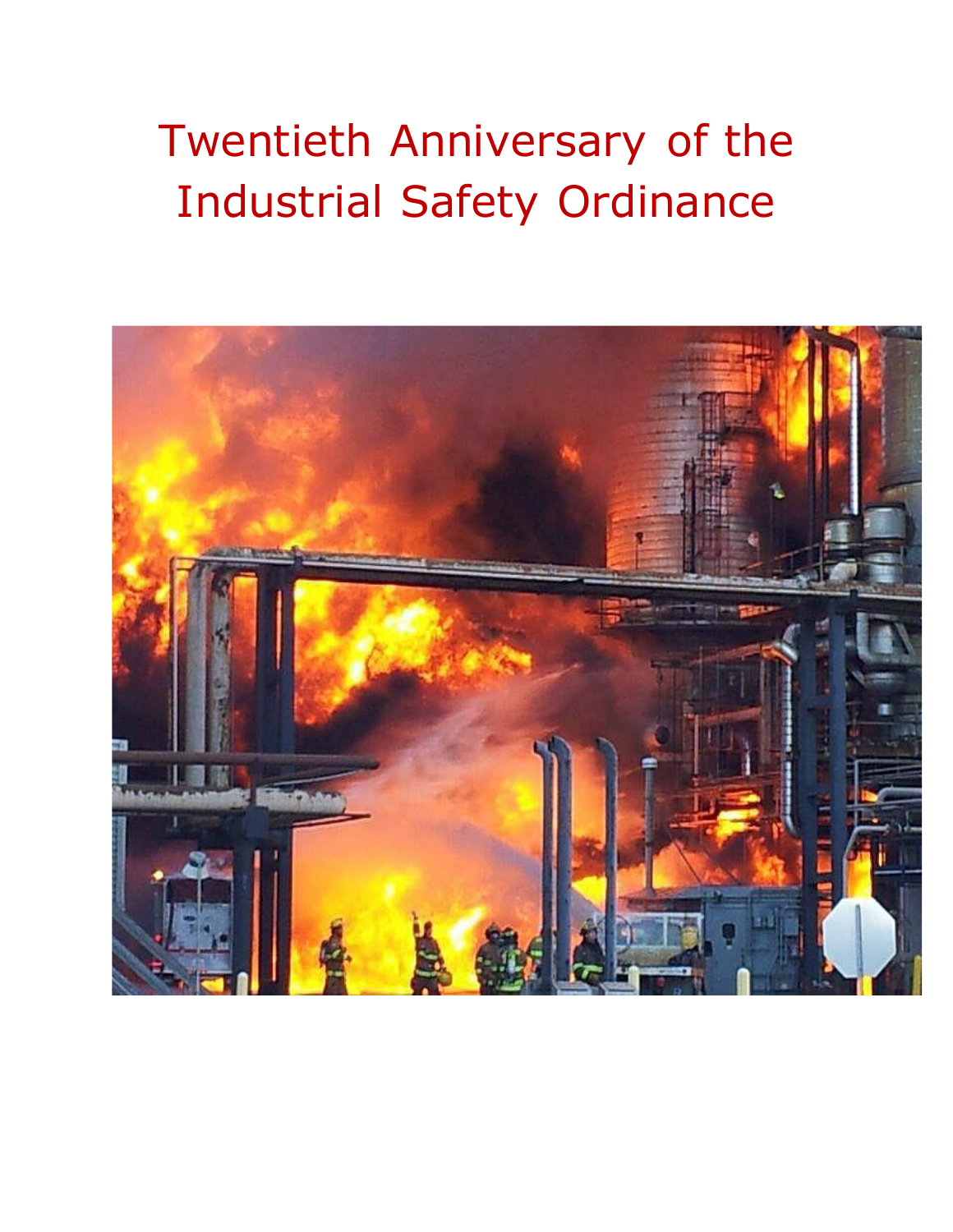# Twentieth Anniversary of the Industrial Safety Ordinance

In December 1998, Contra Costa County's Board of Supervisors adopted a landmark Industrial Safety Ordinance requiring regulated facilities in the County to implement comprehensive safety programs. The requirements of the Industrial Safety Ordinance (ISO) aimed to prevent chemical accidents are some ofthe most stringent in the United States, if not the world. The goal is for facilities to implement safety programs, instill a safety culture and management systems that prevents incidents that could have detrimental impacts to the surrounding communities. In addition, ISO mandated participation from industries, agencies, elected of ficials and the public at large.

During the 1990s, there were high severity incidents that occurred that caused major damage onsite, large community impacts or caused serious injuries or fatalities onsite that occurred almost every year. Below is a history of these incidents.

These incidents were of serious concern to the surrounding communities and the Board of Supervisors. The Board of Supervisors worked with refinery and chemical plant representatives, representatives of Oil, Chemical and Atomic Workers ( $OCAW$ )<sup>1</sup> and community members to develop the Industrial Safety Ordinance. The Board passed this ordinance in December 1998 and it became effective on January 15, 1999. There were two high severity incidents that occurred in February and March 1999 at facilities that are covered by either the County's or the City of Richmond's Industrial Safety Ordinances.<sup>2</sup> Since those two incidents, there has only been one incident of that severity, which was the 2012 Chevron Richmond Refinery Crude Unit fire.

#### **History**

 $\ddot{\phantom{a}}$ 

#### **1990's Major Chemical Accidents and Releases**

Below is a listing of major accidents and releases that occurred in the County during the  $1990s<sup>3</sup>$ .

- May 1992 lube spent acid was released and ignited. One worker died and another was seriously injured and there was a major impact from the smoke and gas cloud that was formed.
- August 1993 four to eight tons of sulfur trioxide was released that reacted with the water in the air to produce a sulfuric acid cloud and more than 20,000 people sought medical attention.

<sup>1</sup> OCAW is now part of the United Steel Workers.

<sup>&</sup>lt;sup>2</sup> The City of Richmond adopted the County's Industrial Safety Ordinance that became effective in February 2002.

<sup>3</sup> Note that two of these incidents were at facilities that are not covered by either the County's or the City of Richmond's Industrial Safety Ordinance.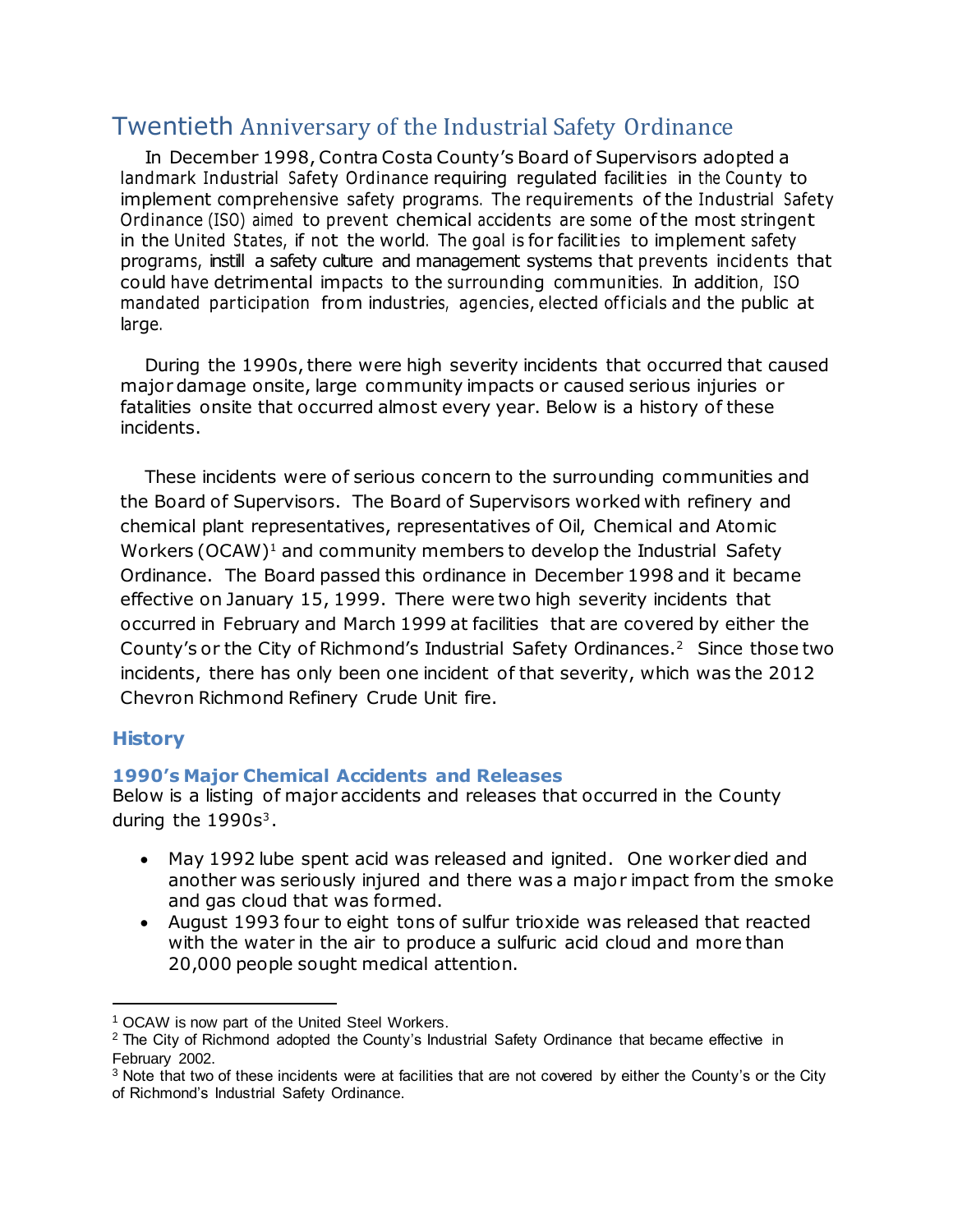- September 1994 there was a release that occurred over 16 days that impacted the workers at the refinery and the surrounding community where more than 1,200 people sought medical attention at a special clinic established because of this release.
- June 1995 there was a crude unit fire where the refinery established alternative housing at a motel during and after the fire for more than 100 families.
- April 1996 there was a major release and fire at a catalytic gas unit that caused millions of dollars of damage at the facility and impact to the surrounding community from the smoke.
- $\bullet$  May 1996 there was an accidental release of hot coke<sup>4</sup> that ignited and caused millions of dollars of damage at the facility.
- January 1997 there was a runaway reaction at a hydrocracker unit, which caused increased temperatures and pressures and the outlet piping from the hydrocracker failed, killing one worker and injuring 46 contractor employees.
- February 1999 there was a crude unit fire where four employees died and one was seriously injured.
- March 1999 a six-inch valve failed at a gasoline process unit and a gas release occurred that exploded and ignited, causing millions of dollars of damage to the facility and smoke impacting the surrounding community.<sup>5</sup>



## **Major Chemical Accidents or Releases**

 $\ddot{\phantom{a}}$ 

Hazardous Materials Programs analyzed the Major Chemical Accidents or Releases (MCAR)

<sup>4</sup> Coke is a petroleum byproduct of some refineries. Coke is similar to coal. A delayed coker is one type of equipment that is used to produce this coke. The coke is formed in a delayed coker at high temperatures and then cooled. When the coke is cooled it is then dropped from the coker to a containment area below the delayed coker. This accident occurred when the coke was dropped before it was cooled properly, which caused a major fire.

<sup>5</sup> August 2012 a pipe failed on the Crude Unit Atmospheric Column. Gas oil was released, formed a vapor cloud and ignited. There were six minor injuries to emergency responders at the facility. Over 15,000 people sought medical attention as a result of the fire. This was the first Major Chemical Accidental Release that meets severity level 3 criteria since May 1999.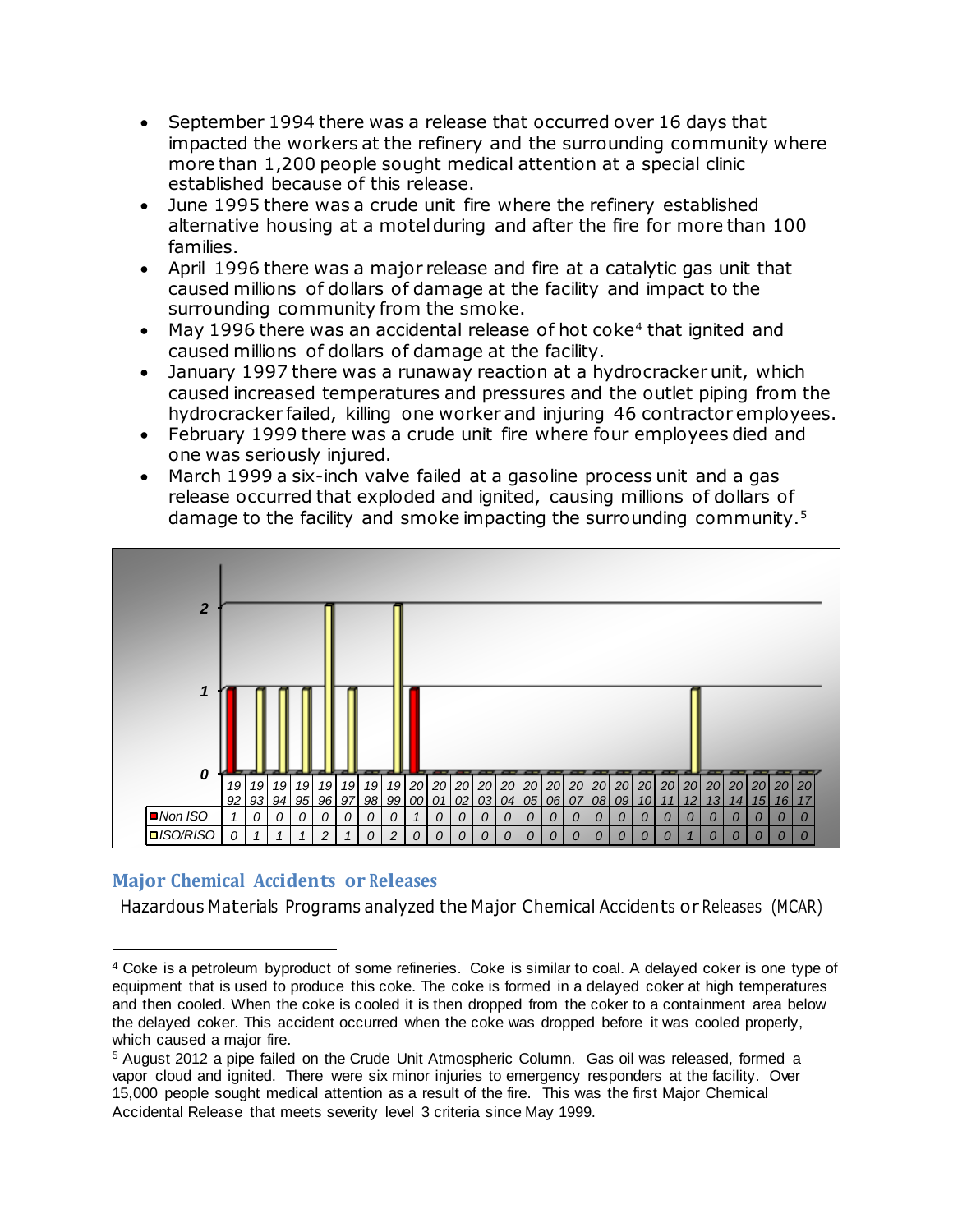that occurred since the implementation ofthe Industrial Safety Ordinance. The analysis includes the number of MCARs and the severity ofthe MCARs. Three different levels of severity were assigned:

- *Severity Level III*—A fatality, serious injuries or major on-site and/or off-site damage occurred
- *Severity Level II*—An impact to the community occurred, or if the situation was slightly different the accident may have been considered major, or there is a recurring type of incident at that facility
- *Severity Level I*—A release where there was no or minor injuries, the release had no or slight impact to the community, or there was no or minor onsite damage

Below is a chart showing the number of MCARs from January 1999 through 2018 for the stationary sources subject to either the County's or the City of Richmond's Industrial Safety Ordinances.



A weighted score has been developed, giving more weight to the higher severity incidents and a lower weight to the less severe incidents. The purpose is to develop a metric ofthe overall process safety of facilities in the County, the facilities that are covered by the County and the City of Richmond Industrial Safety Ordinances. A severity level III incident is given 9 points, severity level II is given 3 points and severity level I is given 1 point. Below is a graph of this weighted scoring.